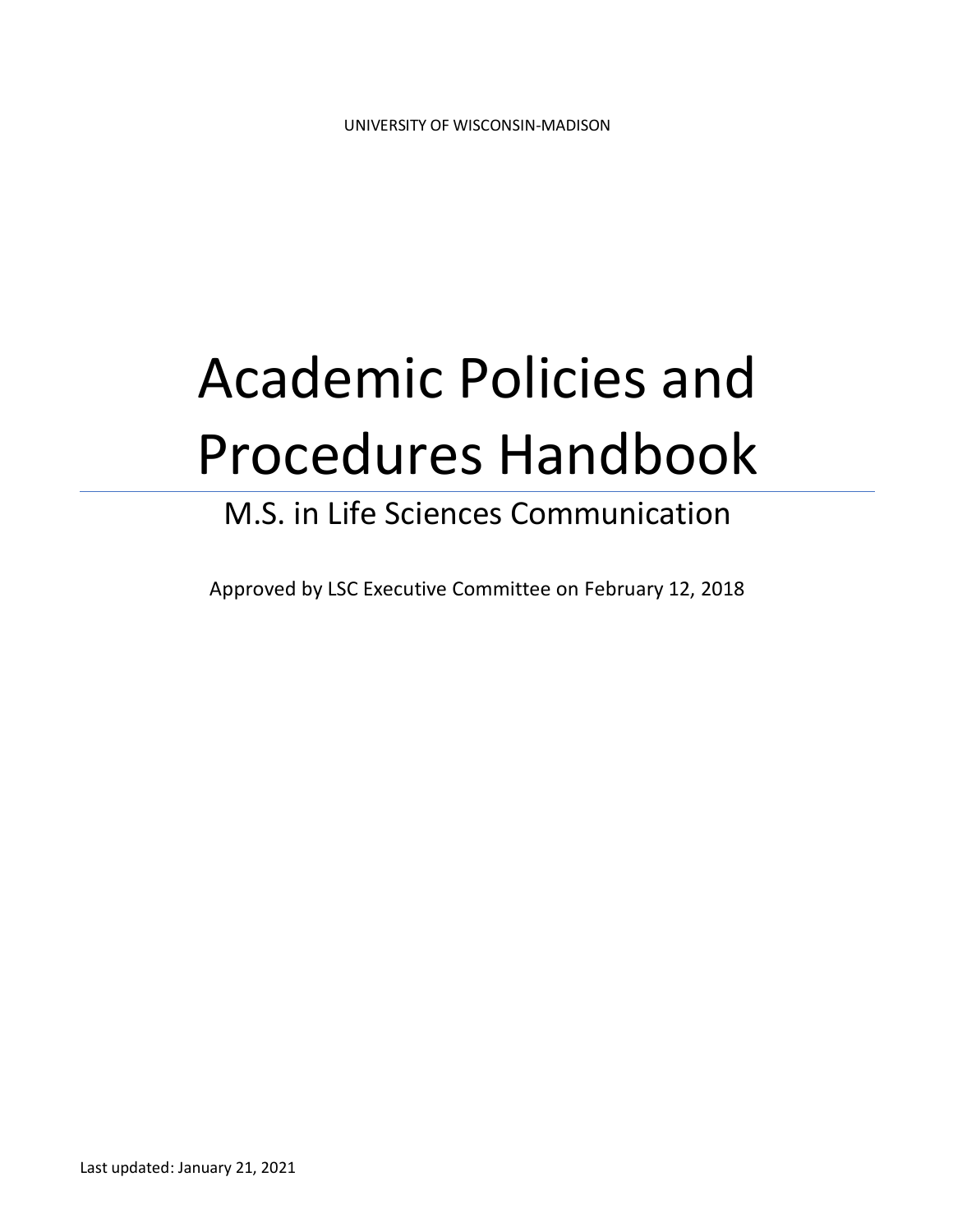#### TABLE OF CONTENTS

| I.    | PROGRAM OVERVIEW                                      |    |
|-------|-------------------------------------------------------|----|
| Ш.    | <b>ADVISING</b>                                       |    |
| III.  | <b>MASTER'S DEGREE REQUIREMENTS</b>                   | 2  |
| IV.   | ENROLLMENT                                            | 4  |
| V.    | SATISFACTORY PROGRESS-ACADEMIC EXPECTATIONS           | 6  |
| VI.   | LEAVE OF ABSENSE POLICY                               | 7  |
| VII.  | GRIEVANCE PROCEDURES & REPORTING MISCONDUCT AND CRIME | 8  |
| VIII. | FUNDING AND FINANCIAL INFORMATION                     | 10 |
| IX.   | PROFESSIONAL DEVELOPMENT AND CAREER PLANNING          | 12 |
| Χ.    | STUDENT HEALTH AND WELLNESS                           | 13 |
| XI.   | MISCELLANEOUS INFORMATION FOR NEW STUDENTS            | 14 |
| XII.  | ADDITIONAL INFORMATION FOR INTERNATIONAL STUDENTS     | 16 |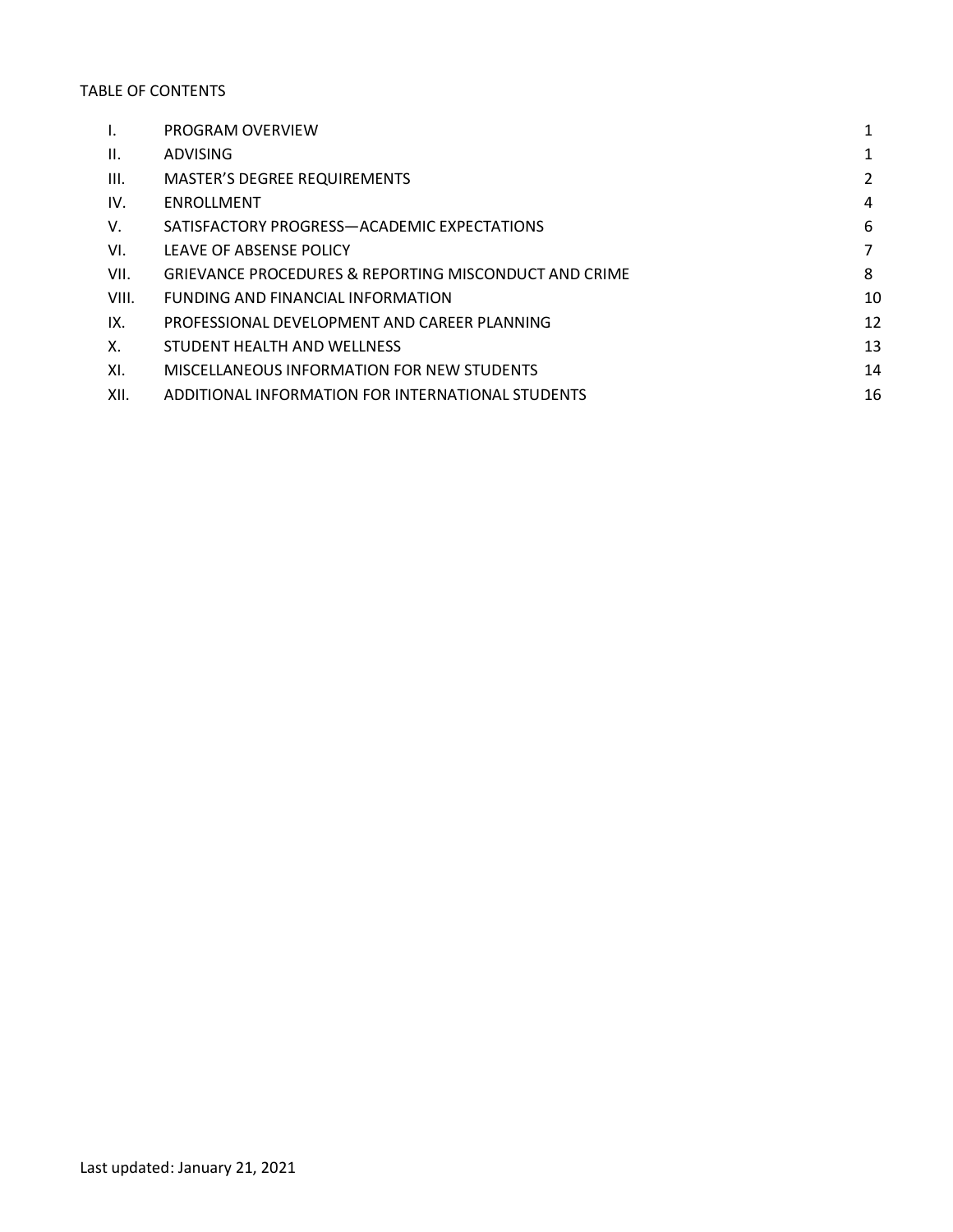# I. PROGRAM OVERVIEW

#### **Role of Handbook**

The UW-Madison Graduate School is the ultimate authority for granting graduate degrees at the University. The Department of Life Sciences Communication (LSC) administers the Master's program under the authority of the Graduate School. The Graduate School's Academic Policies and Procedures provide essential information regarding general University requirements. Program authority to set degree requirements beyond the minimum required by the Graduate School lies with the LSC program faculty.

The policies described in this handbook have been approved by the LSC Graduate Committee and the LSC Executive Committee. Degrees and course requirements may change over time. However, students must meet the degree and course requirements in effect when they entered the program. In addition, administrative procedures and processes can change over time.

Students are required to follow the procedures and processes listed in the current handbook. The information in this handbook should also be supplemented by individual consultation with the student's advisor and committee so that individual needs/interests and all degree requirements are met.

#### **Learning Outcomes of an LSC M.S. Degree**

Knowledge and Skills Learning Goals:

- Demonstrates knowledge of the theories, concepts, frameworks, empirical findings, and controversies in the field. Articulates research problems, potentials, and limits with respect to theory, knowledge, and practice within the field of study.
- Identifies sources and assembles evidence pertaining to questions or challenges in the field of study.
- Demonstrates understanding of the primary field of study in a historical, social, or global context.
- Selects and/or utilizes the most appropriate methodologies, tools, and practices.
- Evaluates or synthesizes information pertaining to questions or challenges in the field of study.
- Communicates complex ideas effectively across different audiences.

\_\_\_\_\_\_\_\_\_\_\_\_\_\_\_\_\_\_\_\_\_\_\_\_\_\_\_\_\_\_\_\_\_\_\_\_\_\_\_\_\_\_\_\_\_\_\_\_\_

Professional Conduct Learning Goals:

• Recognizes, fosters, and applies principles of ethical and professional conduct.

# II. ADVISING

#### **Advisor / Advisee Roles:**

#### Advisor:

The advisor serves a dual role: first, to assist the student in acquiring the highest level of knowledge and competence in the field that is possible; and second, to chair the committee that will determine whether the student has performed acceptably at each of their degree milestones. The chair of the committee must be an LSC graduate faculty member. Advisors play a role in tracking the student's progress toward degree completion, assisting with course selection and academic planning, and helping students identify possible research mentors, committee members, and opportunities.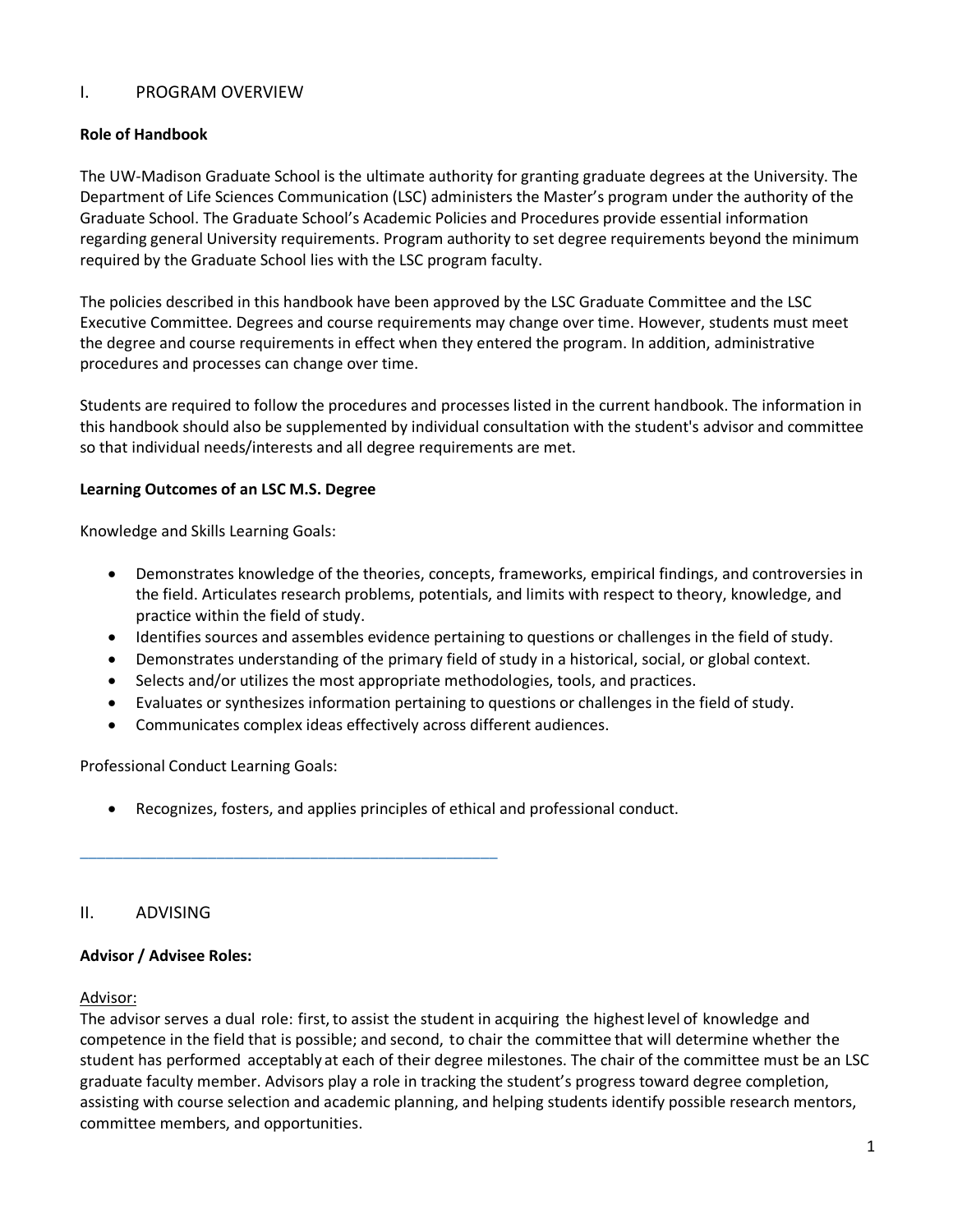# Advisee:

Students should discuss roles and expectations with their advisors or prospective advisors. Both the student and the advisor have a responsibility to make their expectations clear to each other.

# **Advisor Selection:**

Students are assigned an orientation advisor upon entry to the program. A student who later decides that a different faculty advisor would be a more appropriate fit should inform the student services coordinator. Selection of an advisor, or a change of advisors, should be based on the faculty member's ability to guide the student expertly into the chosen area of interest/research. Any updates to a student's advisor should be shared with LSC Student Services Coordinator. The student should also inform their former advisor of the change.

# **Advisory Committee:**

In consultation with their faculty advisor, students will assemble a committee of three members including their advisor and two additional faculty members. The committee will meet at the thesis defense or course narrative (depending on the master's) to approve the thesis or coursework. LSC M.S. committees may consist of tenuretrack faculty within LSC or in another relevant department. Academic Staff who hold a master's degree and an appointment of 50% or higher may be part of a master's committee but may not serve as chair. Requests for exceptions should be submitted in writing to the Graduate Committee.

### **Additional Advising Contacts:**

Students should always first reference LSC's website (lsc.wisc.edu), this Handbook, the Graduate School's website (grad.wisc.edu), and the Graduate School's Academic Policies and Procedures (grad.wisc.edu/acadpolicy/) for answers on program-related questions. However, when students need further clarification on any of these policies or procedures, they should contact their faculty advisor.

# III. MASTER'S DEGREE REQUIREMENTS

\_\_\_\_\_\_\_\_\_\_\_\_\_\_\_\_\_\_\_\_\_\_\_\_\_\_\_\_\_\_\_\_\_\_\_\_\_\_\_\_\_\_\_\_\_\_\_\_\_

#### **Program Basics**

The Life Sciences Communication Master's program has two tracks, a thesis-based M.S. and a professional M.S. Students who wish to switch from thesis to professional track or vice versa should submit a written request to the Graduate Committee along with a letter of support from their advisor. If approved, the student should communicate this to the Student Services Coordinator.

# **Thesis-based M.S.**

The thesis-based master's degree requires 30 course credits, six of which can be LSC 990 thesis credits. Courses taken match the interests and needs of individual students. The degree also requires a thesis based on original research. All students must take a graduate communication theory course in LSC (LSC 720, LSC 902, LSC 625, LSC 823), a research methodology course (e.g. LSC 811, JOURN 812, SOC 750, SOC 751, SOC 752), LSC 700: Colloquium in Life Sciences Communication, and a graduate level statistics course. For the statistics requirement, SOC 361 is preferred but SOC 360 may be more appropriate for students without previous statistics experience. Consult your advisor to determine the appropriate statistics course for your plan of study.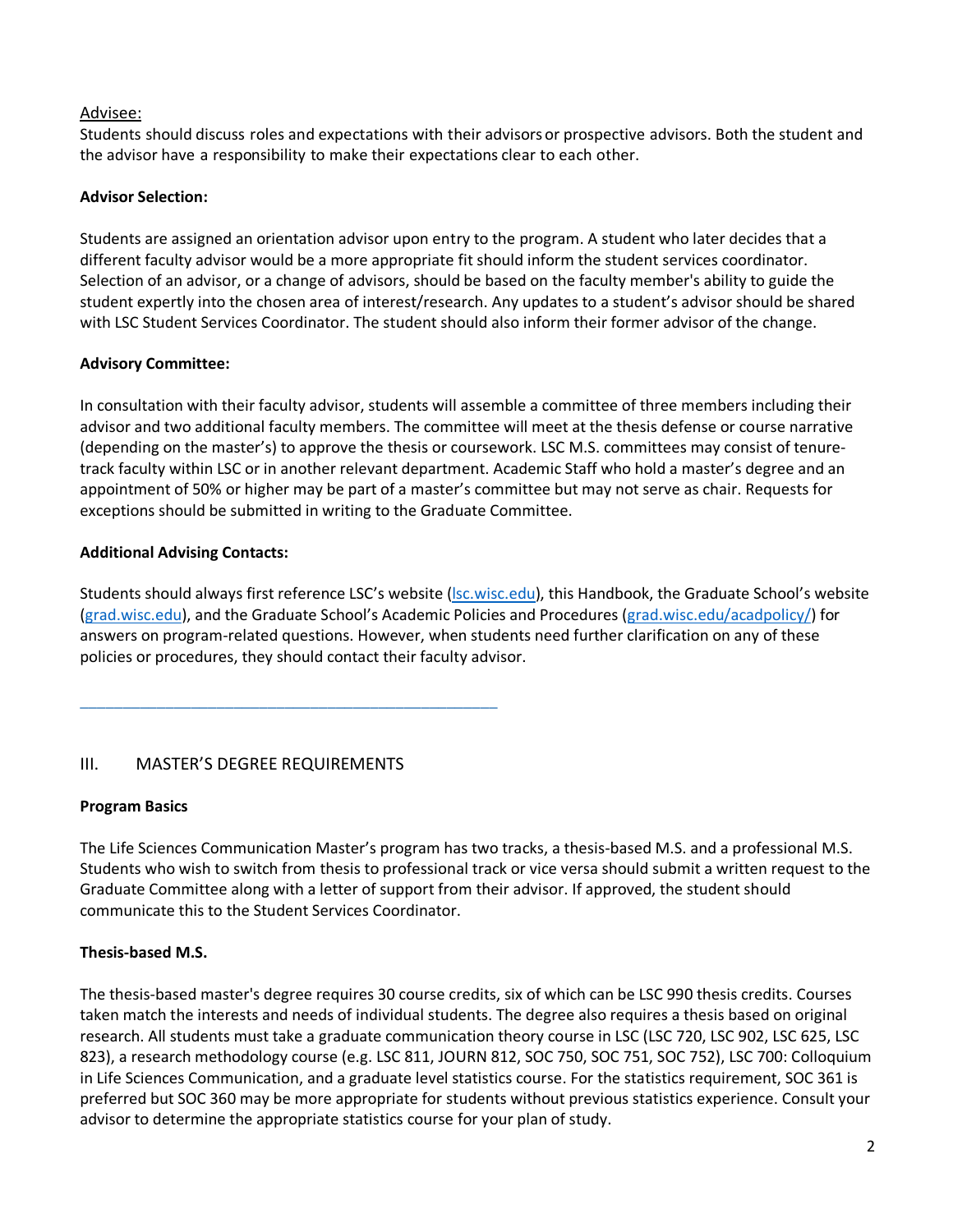Per Graduate School policy, 50% of all coursework must be at the "graduate level." Note that a number of 400 and 500 level courses in LSC have a graduate component and can therefore count towards the M.S. (https://grad.wisc.edu/acadpolicy/?policy=minimumgradcourseworkrequirement).

The student meets with their advisor during the first semester of the program to outline a general course trajectory for the next two years. In consultation with their advisor, the student assembles a committee of three faculty members. The student defends their Master's thesis in front of the committee at the end of their program.

Coursework can include classes in substantive areas other than communication. For example, a student wishing to become an environmental reporter might take courses in environmental studies. A student interested in health communication might take a nutrition or preventive medicine course. However, the complete program must have coherence and focus, and students should discuss all courses with their advisor prior to enrollment.

# **Professional M.S.**

The professional M.S. is a course-based master's degree (30 credits total) designed to prepare students for professional careers in life sciences communication and related fields. Students in this track will usually not pursue a Ph.D. program in the future. In fact, many graduate programs (including LSC) do not accept a non-thesis master's as a criterion for admission to their Ph.D. program.

All students must take a graduate communication theory course in LSC (LSC 720, LSC 902, LSC 625, LSC 823), a research methodology course (e.g. LSC 811, JOURN 812, SOC 750, SOC 751, SOC 752), LSC 700: Colloquium in Life Sciences Communication, and a graduate level statistics course. For the statistics requirement, SOC 361 is preferred but SOC 360 may be more appropriate for students without previous statistics experience. Consult your advisor to determine the appropriate statistics course for your plan of study. Students fill their remaining credits with courses of interest after consulting with their advisor.

Per Graduate School policy, 50% of all coursework must be at the "graduate level." Note that a number of 400 and 500 level courses in LSC have a graduate component and can therefore count towards the M.S. (https://grad.wisc.edu/acadpolicy/?policy=minimumgradcourseworkrequirement).

The student meets with their advisor during the first semester of the program to outline a general course trajectory for the next two years. In consultation with their advisor, the student assembles a committee of three faculty members. The student presents a course narrative to the committee at the end of their program. This narrative should summarize all courses taken towards the degree, reasons for taking each course, and how the courses they have taken will contribute toward their future professional goals. The committee meets to approve the narrative and completed coursework.

Coursework can include classes in substantive areas other than communication. For example, a student wishing to become an environmental reporter might take courses in environmental studies. A student interested in health communication might take a nutrition or preventive medicine course. However, the complete program must have coherence and focus, and students should discuss all courses with their advisor prior to enrollment.

# **Sample Timeline**

# Semester One:

o Plan your general coursework trajectory for your Master of Science and have it approved by your advisor (You should update your plan every semester).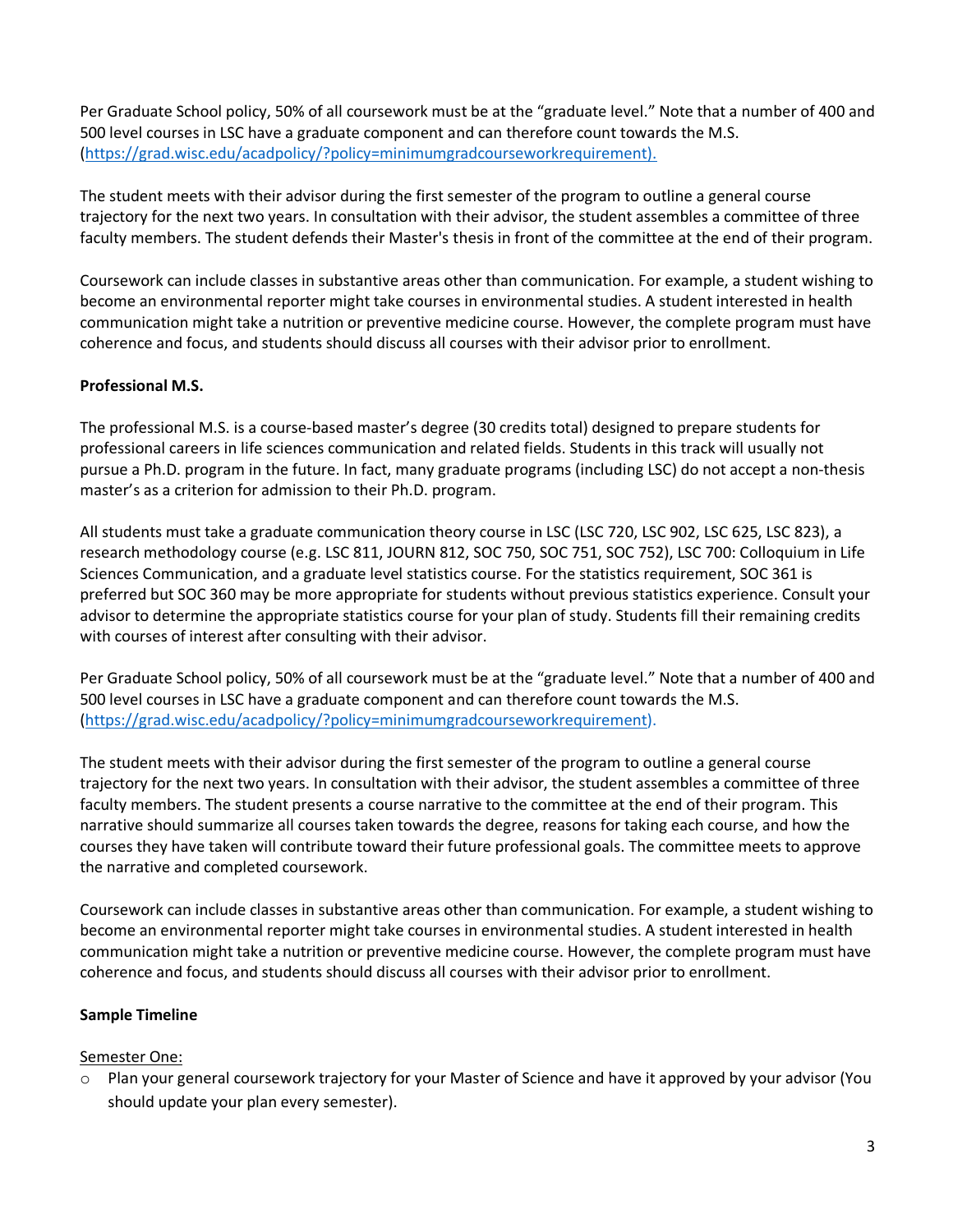#### Semester Two:

Check in with your advisor regarding your progress and any intended changes to your course plan.

#### Semester Three:

- o Check in with your advisor regarding your progress and any intended changes to your course plan.
- $\circ$  In consultation with your advisor, form a three-person committee made up of your advisor and two additional graduate faculty members.
- $\circ$  If you are doing the thesis option, firm up your thesis idea with your advisor. Once you have or will have completed 24 credits of coursework, you may enroll for three credits of thesis research (LSC 990) with your advisor. A total of six credits of LSC 990 can be used toward the 30-credit requirement for thesis track students.
- $\circ$  If you are doing the professional option, plan completion of your 30 credits of coursework determined in consultation with your advisor. Keep in mind that you will write a course narrative before you graduate that explains the coherence and purpose of each class that you take.

#### Semester Four:

- $\circ$  If you will have completed your requirements by the end of the semester, notify the Student Services Coordinator.
- o In your final semester, plan well ahead with your advisor and committee to schedule a thesis defense date or a course narrative defense date (if professional option).
	- Work backwards from your defense date to plan earlier deadlines, such as dates for submitting a first draft of your thesis to your advisor (remember to allow time for your advisor to give feedback and for you to do revisions) and the date for delivering final drafts to the committee.

#### IV. ENROLLMENT

#### **Enrollment Requirements**

\_\_\_\_\_\_\_\_\_\_\_\_\_\_\_\_\_\_\_\_\_\_\_\_\_\_\_\_\_\_\_\_\_\_\_\_\_\_\_\_\_\_\_\_\_\_\_\_\_

#### Fall/Spring Enrollment

| enrollment Types                          | <b>MS</b>                                                 |
|-------------------------------------------|-----------------------------------------------------------|
| domestic unfunded                         | 2 credits minimum*                                        |
| international unfunded                    | 8 credits minimum (unless you have an exception from ISS) |
| RA or fellowship in LSC                   | 8 credits minimum                                         |
| 33.33% TA/PA in LSC                       | 6 credits minimum                                         |
| 50% TA/PA in LSC                          | 4 credits minimum                                         |
| funded through another department/program | check with that department                                |
| other                                     | check with LSC Student Service Coordinator                |

\*this does not qualify as "full time enrollment," full time enrollment when "unfunded" is 8 credits minimum

The maximum enrollment is 15 credits. Students should only enroll in 15 credits with their advisor's approval. A maximum of 12 credits is recommended. A typical enrollment load for a TA/PA/RA is 6-9 credits per semester.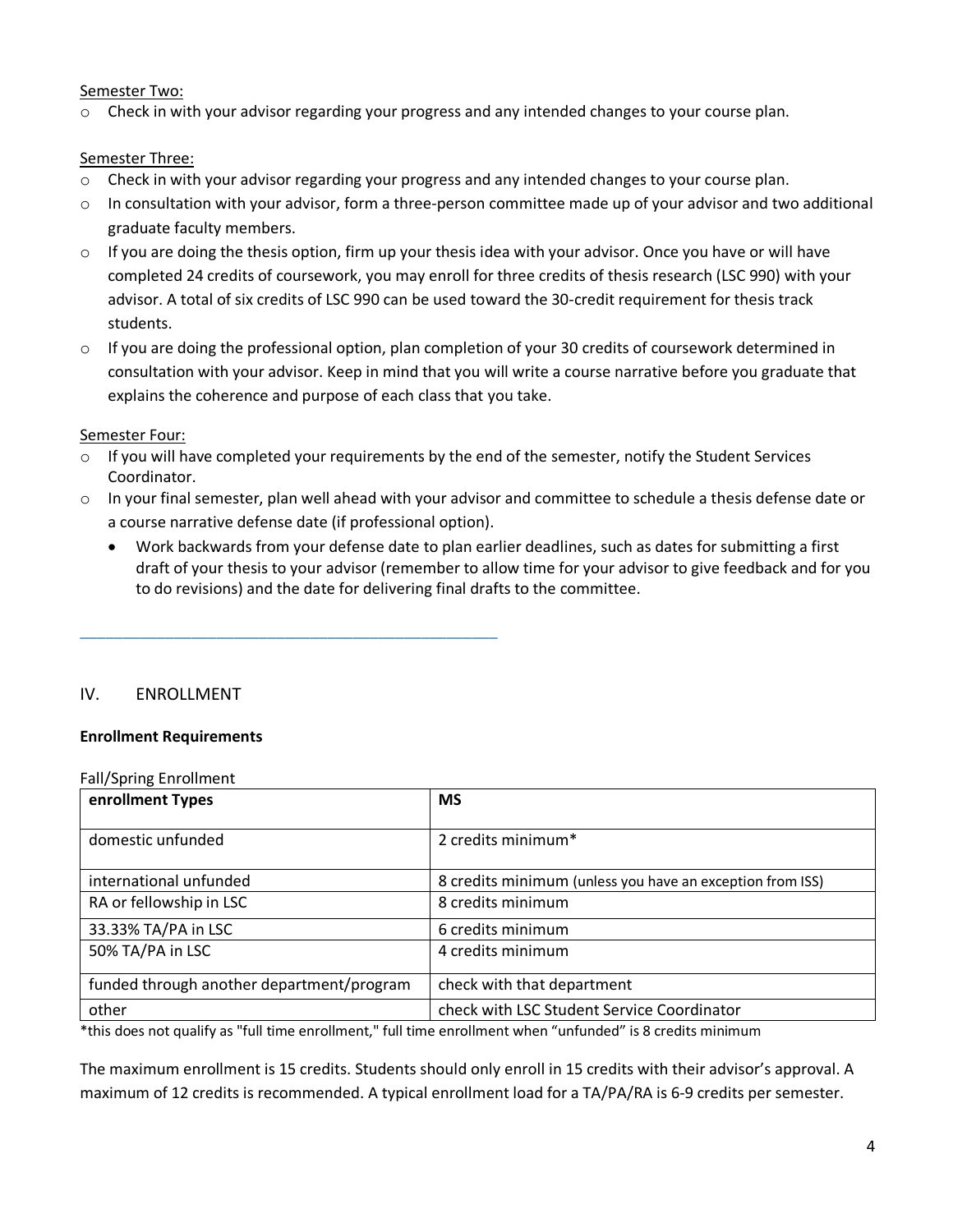### A valid enrollment minimum **does not count** the following types of courses

- courses numbered below 300
- courses taken pass/fail
- audited courses

#### Summer Enrollment

*Students must be enrolled at UW-Madison in the summer if they are using university facilities, including faculty and staff time.*

| enrollment types                | minimum enrollment for full-time status summer term (8-week DHH<br>session)                                                                       |
|---------------------------------|---------------------------------------------------------------------------------------------------------------------------------------------------|
|                                 |                                                                                                                                                   |
| RA more than 33%                | 2 credits                                                                                                                                         |
| TA/PA 33%                       | not required unless receiving a summer degree, if receiving a summer degree<br>enroll for minimum of 2 credits                                    |
| TA/PA 50%                       | not required unless receiving a summer degree, if receiving a summer degree<br>enroll for minimum of 2 credits                                    |
| International Student (F-1/J-1) | follow policies for RA/TA/PA appointments outlined above. If not completing<br>summer degree and not RA/TA/PA, then no summer enrollment required |
| If none of the above            | not required unless receiving a summer degree, if receiving a summer degree<br>enroll for minimum of 4 credits                                    |

*The above information was taken from the Graduate School's Academic Policies and Procedures website which can be found online at:* https://grad.wisc.edu/acadpolicy/#enrollmentrequirements

#### **Steps to Graduation**

#### *Thesis M.S. students:*

- Set regular meetings with your advisor and other committee members to track your thesis progress.
- Get your advisor's approval to set thesis defense date.
- Set a defense date with your committee. Allow at least 4 weeks to submit warrant request and receive warrant prior to defense.
- Defenses are public meetings, i.e., students, faculty, staff and members of the public are welcome to attend the presentation of your thesis and research. Guests will be asked to leave the room during the closed session portion of the defense.
- In consultation with your advisor, submit a draft of your thesis to all members of your committee. Be sure to follow guideline outlined by the Graduate School: http://grad.wisc.edu/currentstudents/mastersthesis/.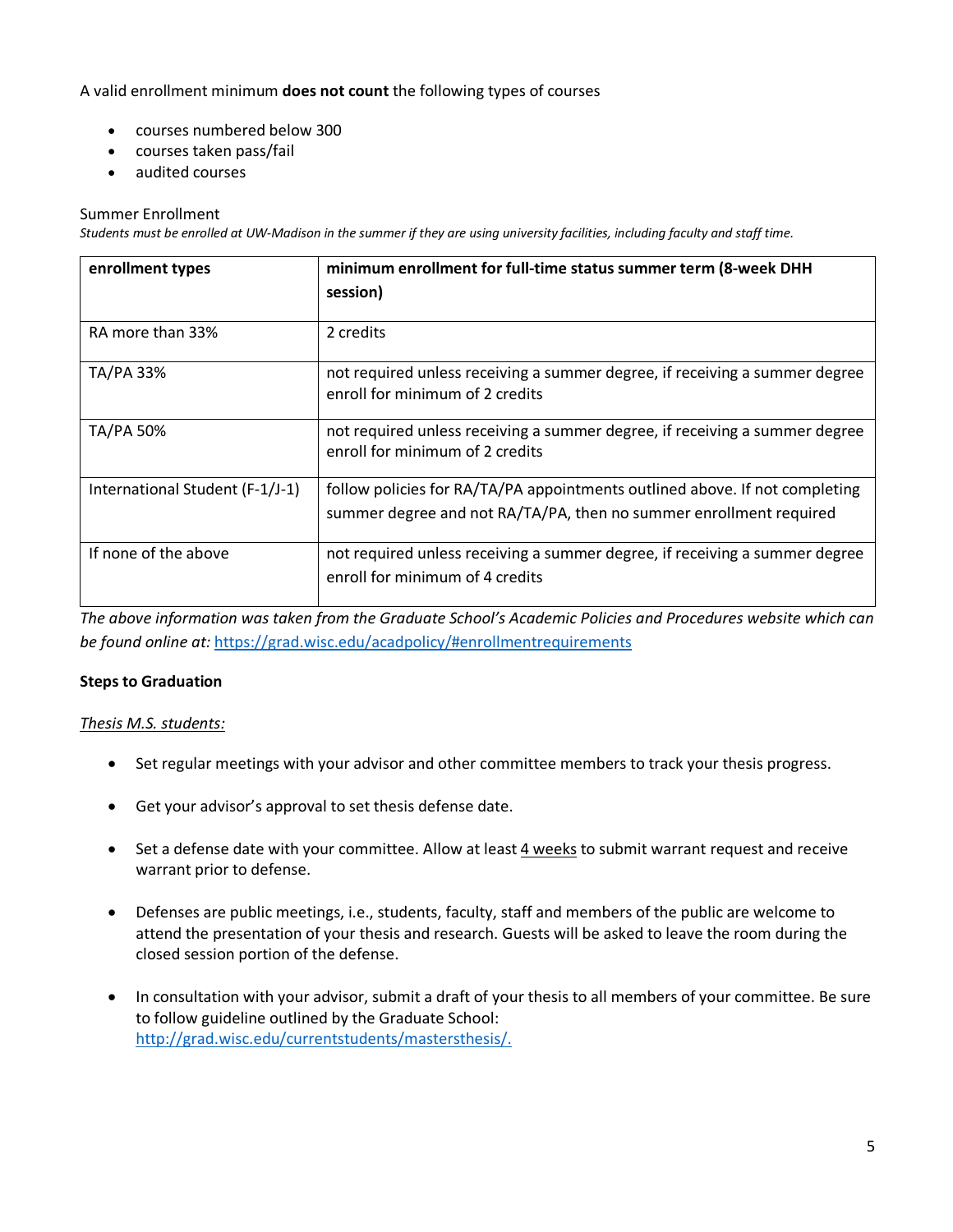### *Professional M.S. students:*

- Write your course narrative and submit to your advisor (see Student Services Coordinator for examples).
- Get your advisor's approval to set course narrative presentation date and create a presentation for your course narrative.
- Set a presentation date with your committee. Allow at least 4 weeks to submit warrant request and receive warrant prior to presentation date.
- After approval by your advisor, submit your course narrative to all members of your committee.

#### ALL MS students:

- Schedule a conference room for your defense/presentation with assistance from the LSC front desk personnel or the Student Services Coordinator.
- In consultation with your advisor, submit a final copy of thesis/course narrative to your committee at least 1 week prior to your defense.

# **Defense Day/Final Steps**

- Defend your thesis/course narrative to your committee (bring defense warrant and other relevant documents to the defense). Return warrant to Student Services Coordinator immediately after.
- If you pass, take feedback from your committee and implement edits/changes in consultation with your committee. Re-submit to your advisor and all committee members who have requested to see the revised version.
- Arrange for two printed copies to submit to LSC Front Desk for binding on "thesis-quality" paper.
	- o *student receives one copy and one copy stays with the thesis collection in the LSC reading room. If more copies are desired, student pays cost of additional binding. Thesis copies cannot be printed at LSC*
- Pick up signed warrant from the Student Services Coordinator and deliver warrant to the Graduate School (warrants are not released until required copies of your thesis are turned in to LSC).

# V. SATISFACTORY PROGRESS – ACADEMIC EXPECTATIONS

\_\_\_\_\_\_\_\_\_\_\_\_\_\_\_\_\_\_\_\_\_\_\_\_\_\_\_\_\_\_\_\_\_\_\_\_\_\_\_\_\_\_\_\_\_\_\_\_\_

Graduate students in LSC are required to maintain a cumulative GPA of 3.5 or higher every term. If a student fails to meet this threshold, they should contact their advisor immediately. Students who do not meet the minimum GPA requirement will be reviewed by the Graduate Committee and may be placed on probation. The student may be suspended if they are not able to raise their GPA to the minimum level over the course of the next semester. The same holds true if a graduate student carries two or more incomplete grades over more than two semesters.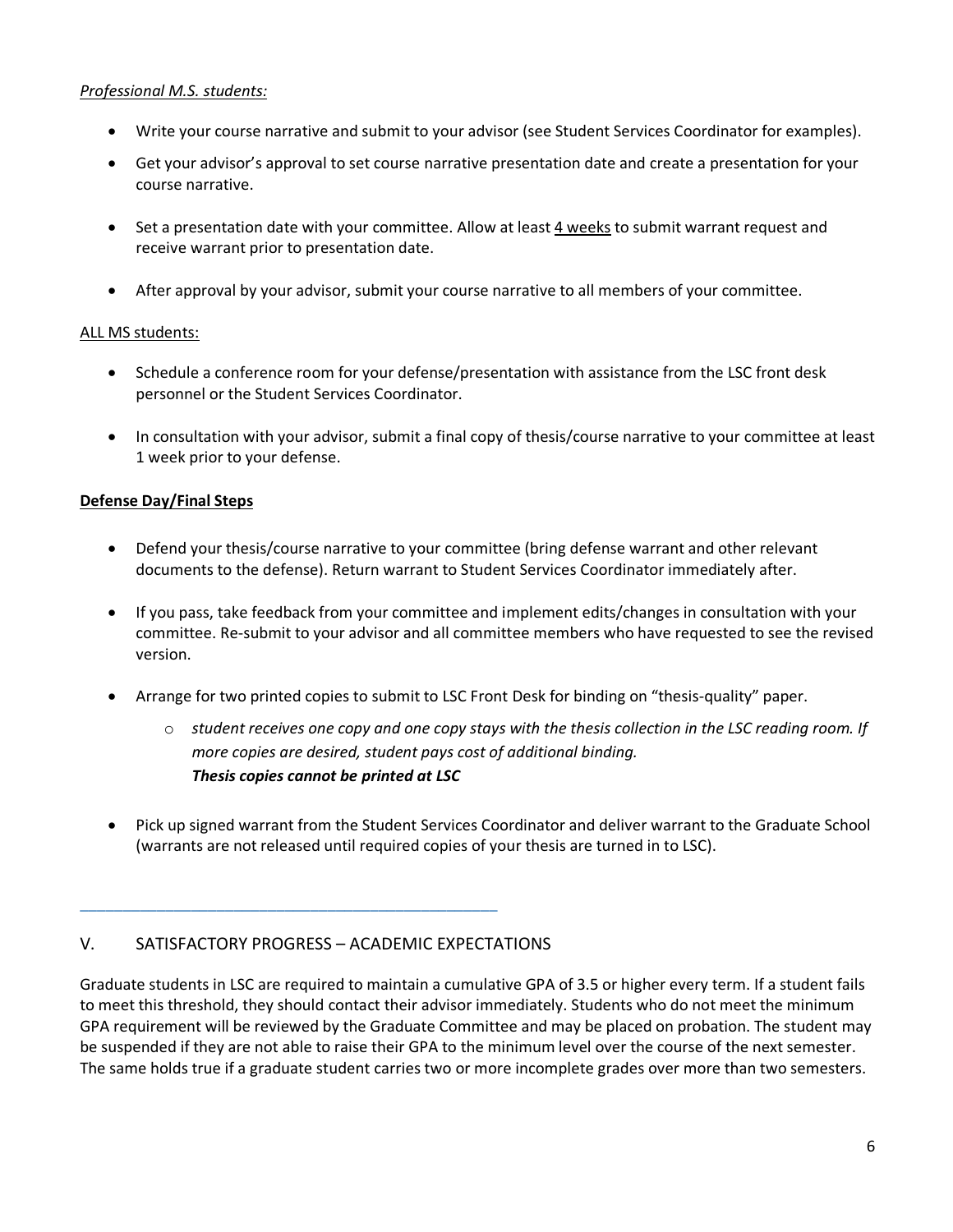Continuation in the Graduate School is at the discretion of a student's program, the Graduate School, and the LSC Graduate Committee. Students may be disciplined or dismissed from the graduate program for any type of misconduct (academic, non-academic, professional, or research) or failure to meet program expectations regardless of their academic standing in the program. Concerns about infractions of professional conduct expectations may be effectively handled informally between the student and the advisor/faculty member. However, if a resolution is not achieved, the issue may be advanced for further review by the program and – if necessary – other channels in the university. Examples of disciplinary actions could include, but are not limited to written reprimand, imposition of reasonable terms and conditions on continued student status, removal of funding, probation, restitution, removal of student from an in-progress course, suspension, or dismissal.

Graduate School's information on satisfactory progress: https://grad.wisc.edu/acadpolicy/?policy=satisfactoryprogress

# **Additional Information**

Links for additional information regarding Academic Misconduct:

- Graduate School Policy & Procedure: Misconduct, Academic: http://grad.wisc.edu/acadpolicy/#misconductacademic
- Office of Student Conduct and Community Standards: https://students.wisc.edu/student-conduct/
- University of Wisconsin System: Chapter UWS 14: Student Academic Disciplinary Procedures: https://docs.legis.wisconsin.gov/code/admin\_code/uws/14.pdf

Links for additional information regarding Non-Academic Misconduct:

- Graduate School Academic Policies & Procedures: Misconduct, Non-Academic: http://grad.wisc.edu/acadpolicy/#misconductnonacademic
- Dean of Students Office: Non-Academic Misconduct: https://conduct.students.wisc.edu/nonacademic-misconduct/
- University of Wisconsin System: Chapter UWS 17: Student Non-Academic Disciplinary Procedures: https://docs.legis.wisconsin.gov/code/admin\_code/uws/17.pdf
- University of Wisconsin System: Chapter UWS 18: Conduct on University Lands: https://docs.legis.wisconsin.gov/code/admin\_code/uws/18.pdf

Links for additional information regarding Research Misconduct and Responsible Conduct:

- Graduate School Policies & Procedures: Responsible Conduct of Research: http://grad.wisc.edu/acadpolicy/#responsibleconductofresearch
- Office of the Vice Chancellor for Research and Graduate Education's Office of Research Policy: Introduction & Guide to Resources on Research Ethics: https://research.wisc.edu/respolcomp/resethics/
- Graduate School Office of Research Policy: Policies, Responsibilities, and Procedures: Reporting Misconduct: http://kb.wisc.edu/gsadminkb/page.php?id=34486
- Graduate School Office of Research Policy: Policies, Responsibilities, and Procedures: Responsible Conduct of Research Resources: https://kb.wisc.edu/gsadminkb/search.php?cat=2907

# VI. LEAVE OF ABSENCE POLICY

\_\_\_\_\_\_\_\_\_\_\_\_\_\_\_\_\_\_\_\_\_\_\_\_\_\_\_\_\_\_\_\_\_\_\_\_\_\_\_\_\_\_\_\_\_\_\_\_\_

If a student in good standing encounters extenuating circumstances and wishes to interrupt her/his program of graduate study, the student can take a leave of absence but must notify the LSC graduate committee in writing prior to the start of the semester they wish to take leave, and specify the reason and anticipated length of the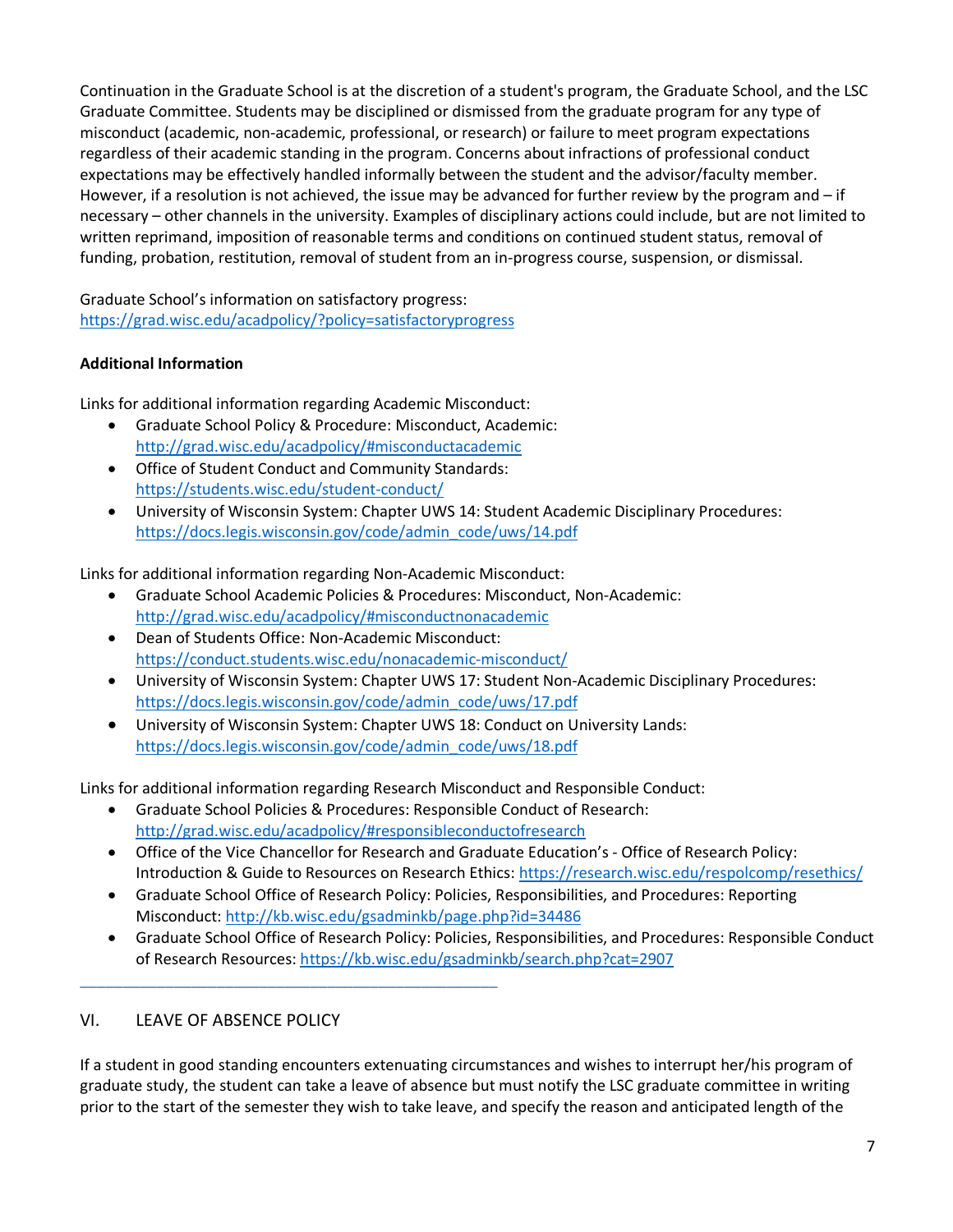leave. If the student wishes to extend the leave, she or he must again notify the LSC graduate committee in writing to the Director of Academic Programs and the Student Services Coordinator. The leave of absence guarantees reentry to the program if the student applies to the Graduate School for readmission within the time period specified. Students whose requests are denied may later apply for readmission, but their acceptance cannot be guaranteed.

\*Note that a Leave of Absence is a *planned* absence. This includes Family Leave for pre-dissertators for birth or adoption. The Graduate School supports students who need to withdraw for a semester for unplanned absences.

For unplanned absences from unforeseen events, students should:

\_\_\_\_\_\_\_\_\_\_\_\_\_\_\_\_\_\_\_\_\_\_\_\_\_\_\_\_\_\_\_\_\_\_\_\_\_\_\_\_\_\_\_\_\_\_\_\_\_

1.) go to: https://grad.wisc.edu/documents/withdrawal/

2.) contact the Director of Academic Programs and the Student Services Coordinator as soon as possible for further assistance.

# VI. GRIEVANCE PROCEDURES & REPORTING MISCONDUCT AND CRIME

#### **Grievance Procedures**

Students who feel that they have been treated unfairly have the right to a prompt hearing of their grievance. Such complaints may involve course grades, classroom treatment, various forms of harassment, or other issues. Any student or potential student may use these procedures except those graduate assistants whose complaint is covered by campus policies for teaching assistants.

Procedures for student grievances:

- The student should speak first with the person toward whom the grievance is directed. In most cases, grievances can be resolved at this level.
- If this conversation does not yield satisfactory results, the student should consult with the Director of Academic Programs in their home department.
- Should a satisfactory resolution not be achieved at that level, the student should contact the program's Grievance Advisor to discuss the grievance. The Student Services Coordinator can provide students with the name of this faculty member, who facilitates problem resolution through informal channels. The Grievance Advisor is responsible for facilitating any complaints or issues of students. The Grievance Advisor first attempts to help students informally address the grievance prior to any formal complaint. Students are also encouraged to talk with their faculty advisors regarding concerns or difficulties if necessary. University resources for sexual harassment concerns can be found on the UW Office of Equity and Diversity website.
- If the issue is not resolved to the student's satisfaction the student can submit the grievance to the Grievance Advisor in writing, within 60 calendar days of the alleged unfair treatment.
- On receipt of a written complaint, a faculty committee will be convened by the Grievance Advisor to manage the grievance. The program faculty committee will obtain a written response from the person toward whom the complaint is directed. This response will be shared with the person filing the grievance.
- The faculty committee will determine a decision regarding the grievance. The Grievance Advisor will report on the action taken by the committee in writing to both the student and the party toward whom the complaint was directed within 15 working days from the date the complaint was received.
- At this point, if either party (the student or the person toward whom the grievance is directed) is unsatisfied with the decision of the faculty committee, the party may file a written appeal. Either party has 10 working days to file a written appeal to the College.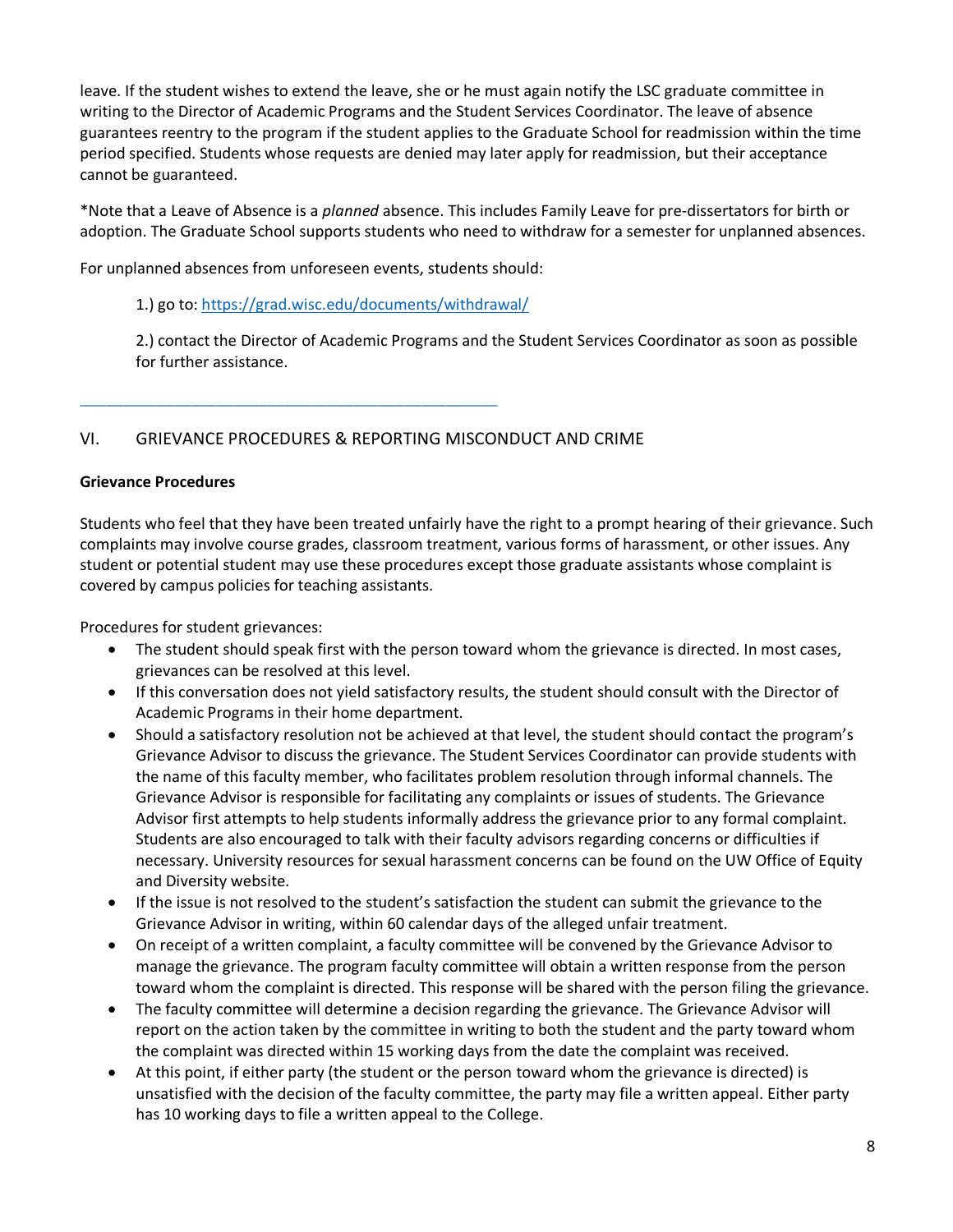• Documentation of the grievance will be stored for at least 7 years. Significant grievances that set a precedent will be stored indefinitely.

The Graduate School has established policies governing student conduct, academic dishonesty, and sexual and racial harassment. The Graduate School also has procedures for students wishing to appeal a grievance decision made at the college level. These policies are described in the Academic Guidelines.

# **Reporting Misconduct and Crime**

The campus has established policies governing student conduct, academic dishonesty, discrimination, and harassment/abuse as well as specific reporting requirements in certain cases. If you have a grievance regarding unfair treatment towards yourself, please reference the procedures and resources identified above. If you learn about, observe, or witness misconduct or other wrongdoing, you may be required to report that misconduct or abuse. Depending on the situation, it may be appropriate to consult with your advisor, Student Services Coordinator, Department Chair, or other campus resources (such as the UW Office of Equity and Diversity, Graduate School, Mc Burney Disability Resource Center, Employee Assistance Office, Ombuds Office, and University Health Services).

### **Research Misconduct Reporting**

The University of Wisconsin-Madison strives to foster the highest scholarly and ethical standards among its students, faculty, and staff. Graduate students are among the most vulnerable groups when reporting misconduct because their source of financial support and the progress in their careers may be at risk by raising questions of wrongdoing. They are also often the closest witnesses to wrongdoing when it occurs and therefore must be appropriately protected from the consequences of reporting wrongdoing and be informed of their rights. Please find full details at research.wisc.edu/respolcomp/resethics/

#### **Academic Misconduct Reporting**

If you know a classmate is cheating on an exam or other academic exercise, notify your professor, teaching assistant or proctor of the exam. As a part of the university community, you are expected to uphold the standards of the university. Also, consider how your classmate's dishonesty may affect the overall grading curve and integrity of the program.

#### **Sexual Assault Reporting**

UW-Madison prohibits sexual harassment, sexual assault, dating violence, domestic violence, and stalking. These offenses violate UW-Madison policies and are subject to disciplinary action. Sanctions can range from reprimand to expulsion from UW-Madison. In many cases, these offenses also violate Wisconsin criminal law and could lead to arrest and criminal prosecution.

Students who experience sexual harassment, sexual assault, domestic violence, dating violence, and/or stalking have many options and services available to them on and off campus, including mental health counseling, victim advocacy and access to the criminal and campus disciplinary systems. For a list a confidential support and reporting options, please visit https://www.uhs.wisc.edu/prevention/violence-prevention/resources/.

Faculty, staff, teaching assistants, and others who work directly with students at UW-Madison are required by law to report first-hand knowledge or disclosures of sexual assault to university officials for statistical purposes. In addition, disclosures made to certain university employees, such as academic advisors or university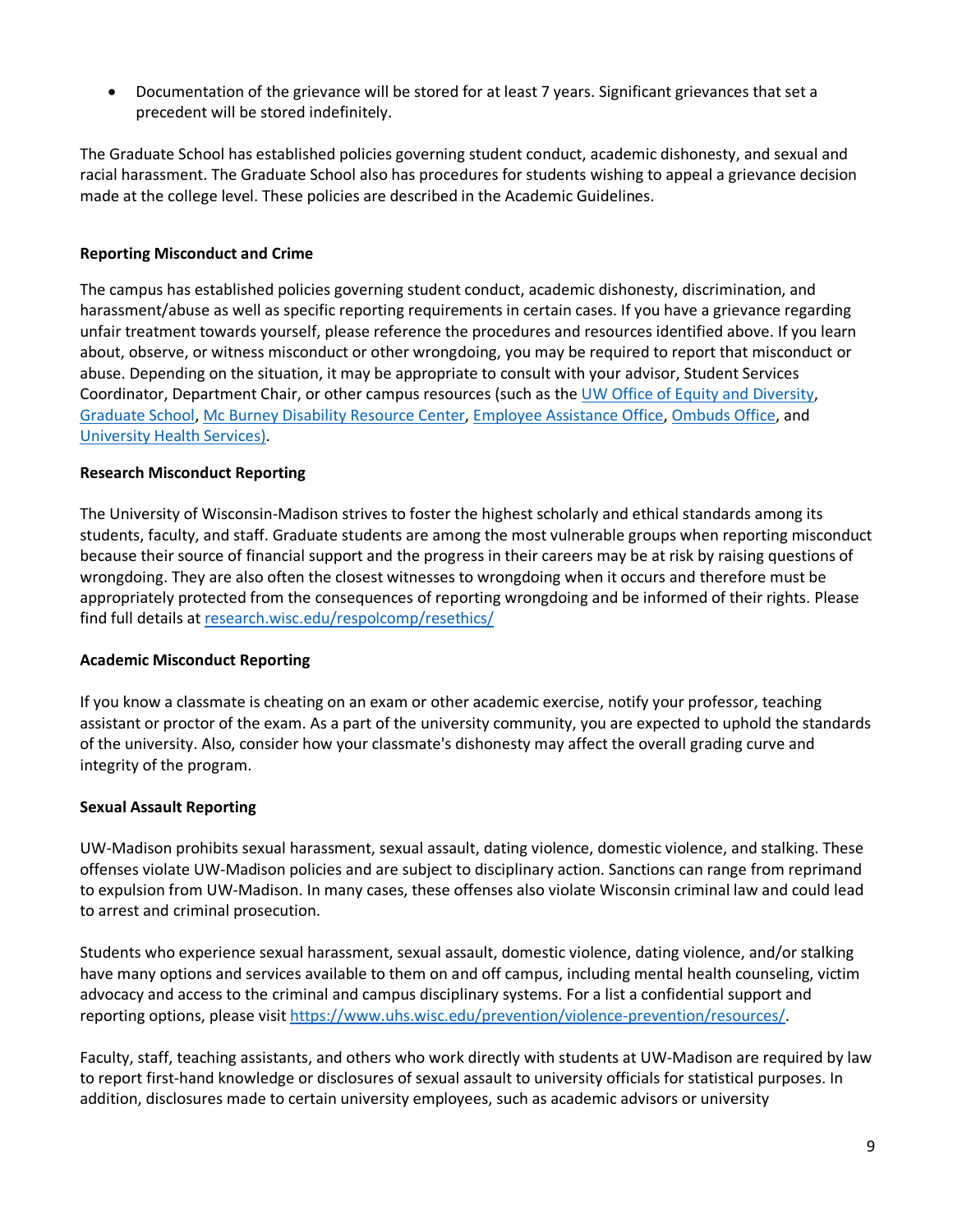administrators, may be forwarded to the campus Title IX coordinator for a response. For more information, please visit https://doso.students.wisc.edu/sexual-assault-dating-and-domestic-violence/.

# **Child Abuse Reporting**

UW-Madison employees (under Wisconsin Executive Order #54) are required to immediately report child abuse or neglect to Child Protective Services (CPS) or law enforcement if, in the course of employment, the employee observes an incident or threat of child abuse or neglect, or learns of an incident or threat of child abuse or neglect, and the employee has reasonable cause to believe that child abuse or neglect has occurred or will occur. Volunteers working for UW-Madison sponsored programs or activities are also expected to report suspected abuse or neglect. Please find full details at **oed.wisc.edu/child-abuse-and-neglect.htm.** 

# **Reporting and Response to Incidents of Bias/Hate**

The University of Wisconsin-Madison values a diverse community where all members are able to participate fully in the Wisconsin Experience. Incidents of Bias/Hate affecting a person or group create a hostile climate and negatively impact the quality of the Wisconsin Experience for community members. UW-Madison takes such incidents seriously and will investigate and respond to reported or observed incidents of bias/hate. Please find full details at https://doso.students.wisc.edu/services/bias-reporting-process/.

# VII. FUNDING AND FINANCIAL INFORMATION

\_\_\_\_\_\_\_\_\_\_\_\_\_\_\_\_\_\_\_\_\_\_\_\_\_\_\_\_\_\_\_\_\_\_\_\_\_\_\_\_\_\_\_\_\_\_\_\_\_

# **Overview: Funding Landscape**

Historically, nearly all of our graduate students have been funded through assistantships — either in our department, working under the direction of one of our faculty members, or in one of numerous other departments and programs that regularly look to LSC to provide them with students with strong communication skills.

Graduate students in the Department of Life Sciences Communication will be eligible for full consideration for LSC teaching assistant positions if they are in good academic standing (two years for M.S. students, three years for Ph.D. students). Preference is given to students who have not exceeded those limits, but all students in good standing are welcome to apply. Students pursuing double degrees will be evaluated on a case-by-case basis.

# **Assistantships**

Most graduate students who receive support serve as teaching, research, or project assistants. Assistantships are typically part-time positions that pay a monthly stipend. Additionally, positions that are 33.33% or more (based on a 40-hour work week) provide tuition remission for the student and make the student eligible for comprehensive health insurance coverage (a benefit worth approximately \$4,200 annually).

# **Fellowships**

The department also nominates competitive graduate applicants for the Advanced Opportunity Fellowships (AOFs), which provide full tuition and funding to qualified underrepresented minority applicants.

The department also nominates current students for Wisconsin Distinguished Graduate Fellowships (WDGF), which are awarded by the College of Agricultural and Life Sciences.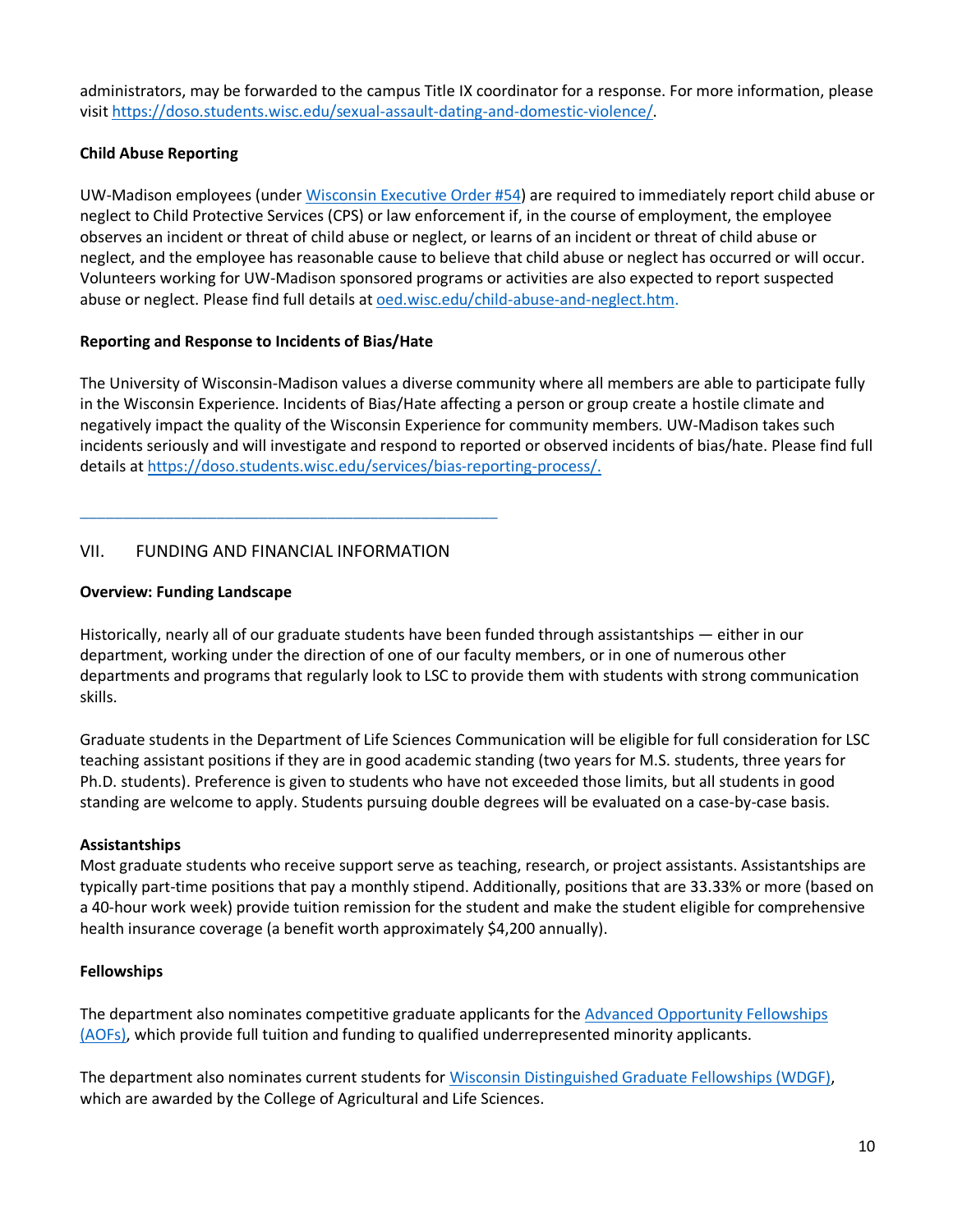All nominations are approved and forwarded by the LSC Graduate Committee.

# **Scholarships**

LSC uses the Wisconsin Scholarship Hub (WiSH) to award departmental scholarships. CALS announces the scholarship application "open date" every fall, and the deadline is typically early February. Students *must* complete the application to be considered for any scholarships; students are then eligible to be considered for both LSC-awarded and CALS-awarded scholarships. https://cals.wisc.edu/academics/graduatestudents/scholarships-fellowships/.

#### **Financial Aid**

Students who are U.S. citizens or Permanent Residents can apply for Federal Stafford Loans (subsidized and unsubsidized) and for Federal Work-Study through the Office of Student Financial Aid (OSFA). Eligibility is based on financial need. OSFA also offers information on the cost of attendance.

Short-term loans are available on a limited basis. They are given only to assist in unanticipated emergency situations and must be repaid within the semester in which they are borrowed.

### **Hourly Employment**

Other employment opportunities are available both on campus and in the community. Openings for full and parttime jobs for students are listed on the **Student Job Center website**.

#### **Travel and Professional Development Grants**

Graduate students in LSC can apply for financial support from the department for travel to academic conferences. Pending availability of funds, students can apply for up to \$1,000 for international travel and up to \$500 for domestic travel per academic year. In order to be eligible for these awards, students need to fulfill all of the criteria. For more information and a list of the criteria see this guide.

#### **External Funding/Fellowships**

We encourage all students to seek out and apply for funding from sources external to the university (e.g., federal agencies, professional organizations, private foundations). The Graduate School supports selected federal/private fellowships through the provision of tuition support and health insurance, a list can be found at kb.wisc.edu/gsadminkb/page.php?id=34761.

The following are some sources of information on external funding:

\_\_\_\_\_\_\_\_\_\_\_\_\_\_\_\_\_\_\_\_\_\_\_\_\_\_\_\_\_\_\_\_\_\_\_\_\_\_\_\_\_\_\_\_\_\_\_\_\_

- 1. Major external fellowships: kb.wisc.edu/gsadminkb/page.php?id=34769.
- 2. The Grants Information Collection (GIC) on the  $2^{nd}$  Floor of Memorial Library grants.library.wisc.edu/

The GIC is a great collection of print and online resources to help students find external fellowships and scholarships. You can learn how to set up a personalized profile on several online funding databases, and get regular notices of relevant funding opportunities. PLEASE REMEMBER: the timetable for identifying, applying for and receiving such external funding is generally quite long; plan on 9-12 months between the time you start your search and the time you may receive funding.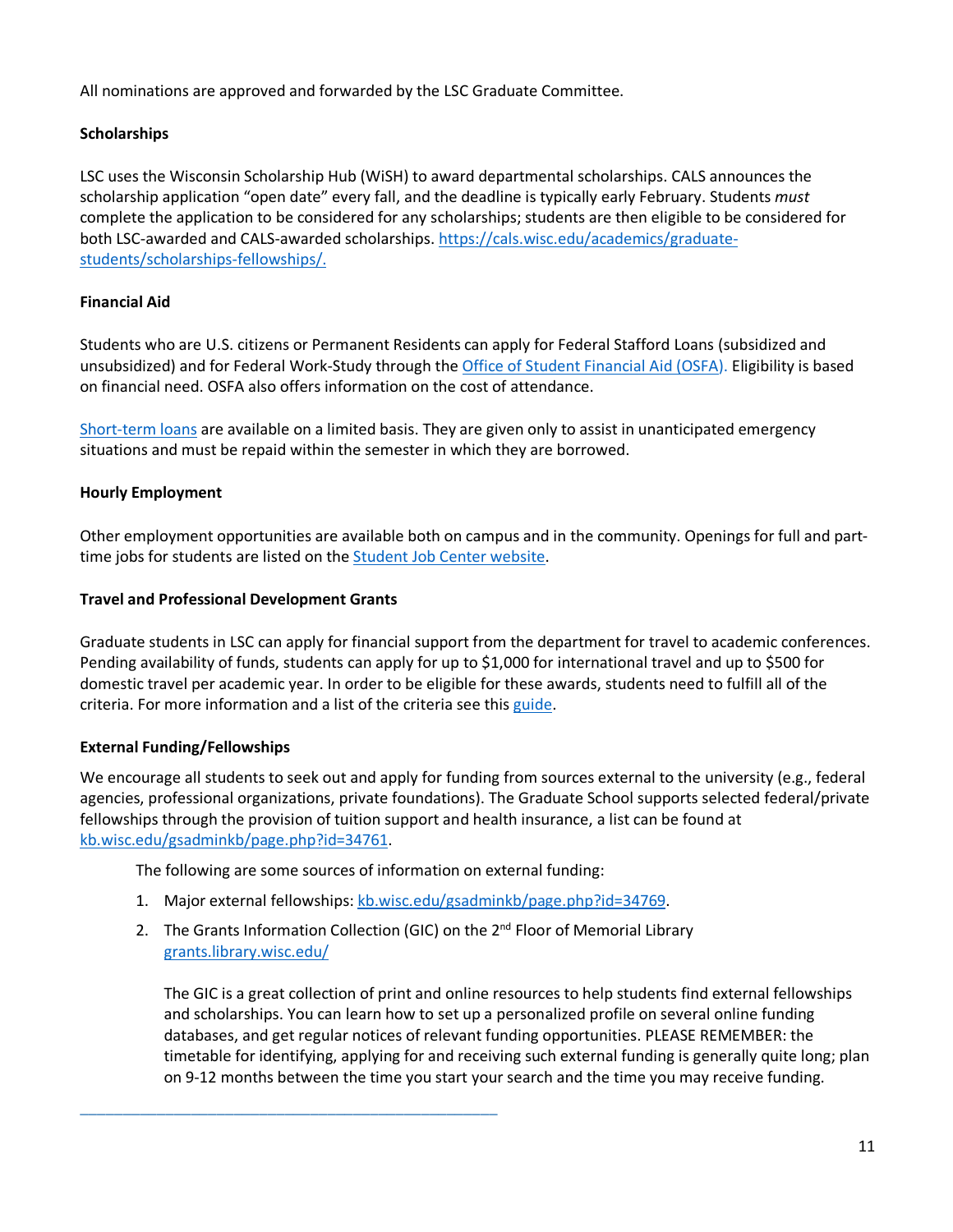# VIII. PROFESSIONAL DEVELOPMENT AND CAREER PLANNING

UW-Madison offers a wealth of resources intended to enrich your graduate studies and enhance your professional skills. Starting your very first year on campus, it is expected that you will take full advantage of the career and professional development resources that best fit your needs and support your goals. Since our alumni thrive not only in academia but also in industry, corporate, government, and non-profit arenas, we strive to be intune, holistic, and innovative in our approach to meeting the diverse professional development needs of our students. By actively participating in these professional development opportunities, you will build the skills needed to succeed academically at UW-Madison and to thrive professionally in your chosen career.

### **Campus-wide Resources for Professional Development**

In addition to opportunities at the local level, the **Graduate School Office of Professional Development** provides direct programming in the areas of career development and skill building, and also serves as a clearinghouse for professional development resources across campus. The best way to stay informed is to watch for the weekly newsletter from OPD, **GradConnections Weekly**, and to visit the webpage (grad.wisc.edu/pd/events) for an up-todate list of events. For example, typical topics covered throughout the year are:

- Individual Development Plans (IDPs)
- Planning for academic success
- Dissertation writing support
- Communication skills
- Grant writing
- Teaching
- **Mentoring**
- Research ethics
- Community engagement
- Entrepreneurship
- Career exploration: academic, non-profit, industry, government, etc.
- Job search support
- Pursuing postdoctoral training

#### **Individual Development Plans**

The Graduate School webpage (grad.wisc.edu/pd/idp) offers a collection of Individual Development Plan resources to support graduate students.

As you begin your Graduate School career, an Individual Development Plan (IDP) is an essential tool to help you:

- 1) Assess your current skills and strengths
- 2) Make a plan for developing skills that will help you meet your academic and professional goals
- 3) Communicate with your advisors and mentors about your evolving goals and related skills.

The IDP you create is a document you will want to revisit again and again, to update and refine as your goals change and/or come into focus, and to record your progress and accomplishments. It also serves to start – and maintain – the conversation with your faculty advisor about your career goals and professional development needs.

The onus to engage in the IDP process is on you, although your mentor, PI, or others may encourage and support you in doing so. The IDP itself remains private to you, and you choose which parts to share with which mentors.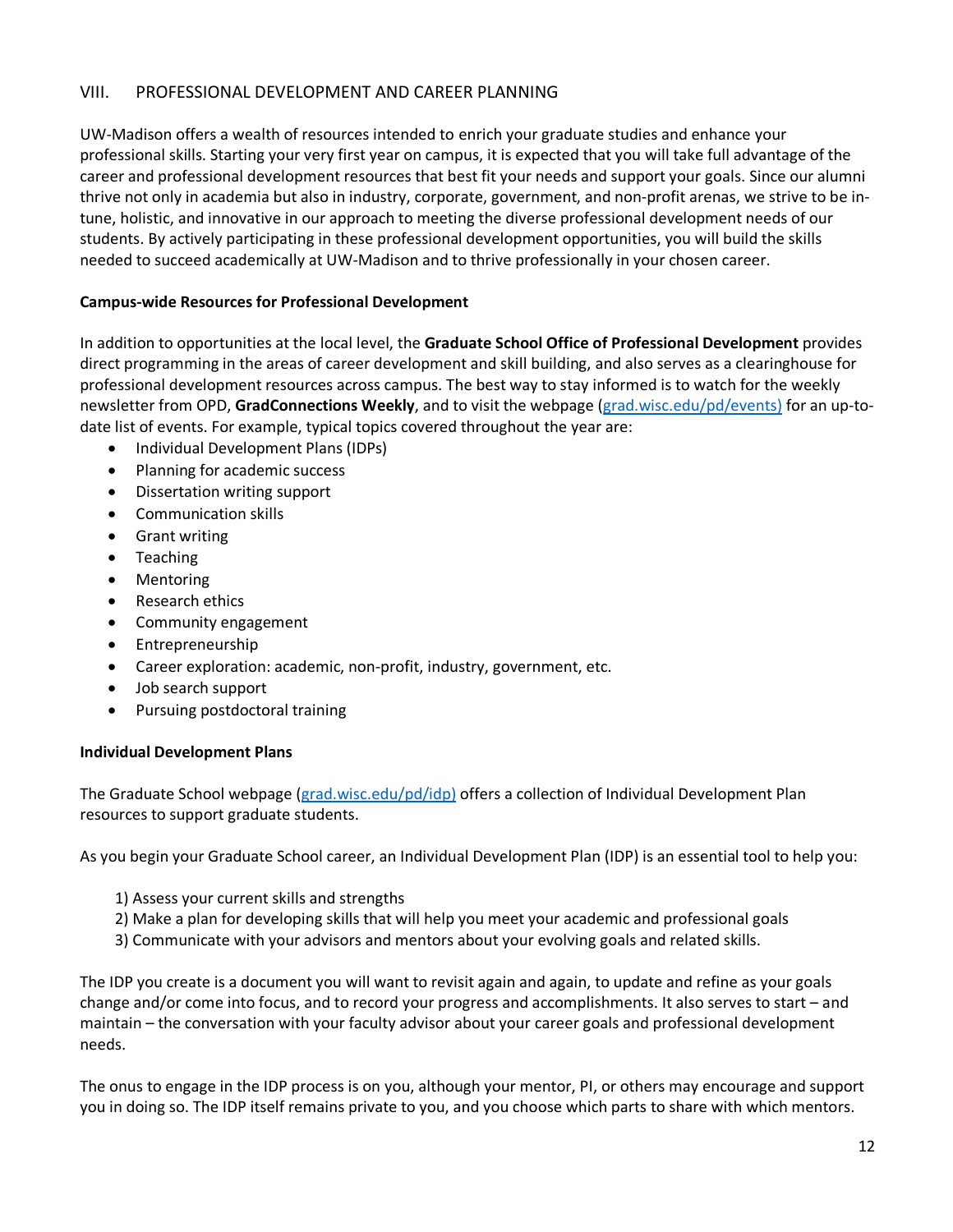Through the IDP process, you may decide to identify various mentors to whom you can go for expertise and advice.

Below are some available IDP tools. Each tool will include a self-assessment of skills, interests, and values; goalsetting guidelines; and reference to skill building and career exploration resources.

- UW-Madison IDP template, which includes instructions and examples, is flexible and appropriate for all disciplines. grad.wisc.edu/pd/idp#mentees
- ImaginePhD: A career exploration and IDP tool for the humanities and social sciences. https://www.imaginephd.com/
- DiscoverPD: A competencies framework and planning tool with resources specifically geared toward UW-Madison graduate students. https://my.grad.wisc.edu/DiscoverPD

# IX. STUDENT HEALTH AND WELLNESS

\_\_\_\_\_\_\_\_\_\_\_\_\_\_\_\_\_\_\_\_\_\_\_\_\_\_\_\_\_\_\_\_\_\_\_\_\_\_\_\_\_\_\_\_\_\_\_\_\_

UW-Madison has a holistic resource for all things wellness called "UWell". The site includes information and opportunities for wellness for your work/school, financial, environmental, physical, emotional, spiritual, and community. Go to uwell.wisc.edu/.

Students who pay segregated fees are eligible for University Health Services (uhs.wisc.edu/services/counseling/). There is no charge to students for many basic services including counseling sessions, because services are paid through tuition and fees. Personal health and wellness services are also available in addition to medical services.

#### **Disability Information**

Students with disabilities have access to disability resources through UW-Madison's McBurney Disability Resource Center. As an admitted student, you should first go through the steps to "Become a McBurney Client" at mcburney.wisc.edu/students/howto.php.

Additional non-academic disability campus resources (not found through the McBurney Center) can be found at mcburney.wisc.edu/services/nonmcburney/index.php.

The UW-Madison Index for Campus Accessibility Resources can be found at wisc.edu/accessibility/index.php.

#### **Mental Health Resources On and Off Campus**

\_\_\_\_\_\_\_\_\_\_\_\_\_\_\_\_\_\_\_\_\_\_\_\_\_\_\_\_\_\_\_\_\_\_\_\_\_\_\_\_\_\_\_\_\_\_\_\_\_

University Health Services (UHS) is the primary mental health provider for students on campus. UHS Counseling and Consultation Services offers a wide range of services to the diverse student population of UW-Madison. They offer immediate crisis counseling, same day appointments and ongoing treatment. Go to uhs.wisc.edu/services/counseling/ or call 608-265-5600. UHS service costs are covered for students through tuition and fees.

There are many mental health resources throughout the Madison community, but UHS Counseling and Consultation Services is the best resource for referrals to off-campus providers. Call 608-265-5600 for assistance in finding an off-campus provider.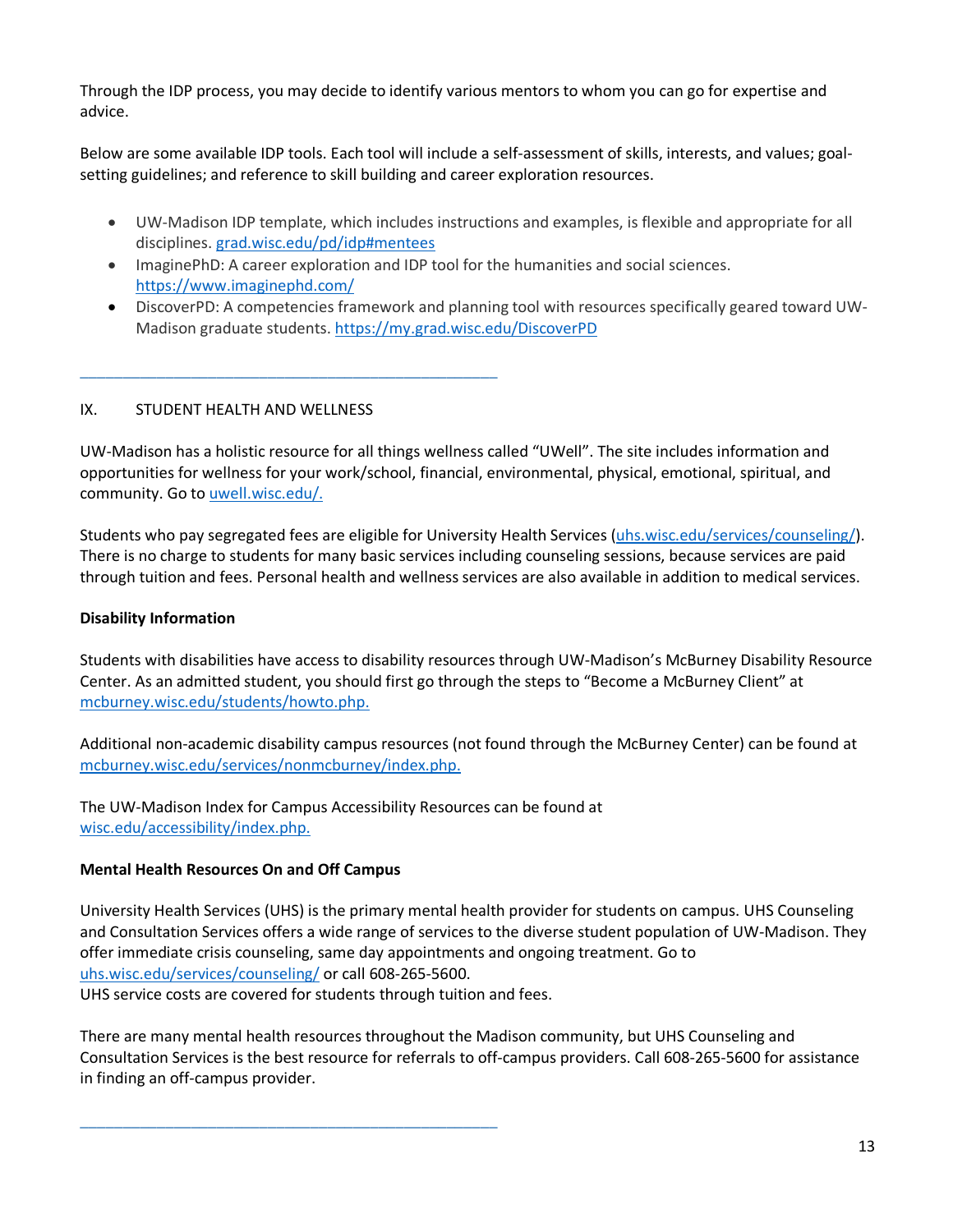# X. MISCELLANEOUS INFORMATION FOR NEW STUDENTS

The Graduate School maintains a checklist for new graduate students at https://grad.wisc.edu/newstudents/.

You should also work on:

### **Activate your NetID**

You will need your NetID and password to access the My UW-Madison portal at my.wisc.edu. To activate your NetID, click on the ACTIVATE NETID button from the My UW Madison login screen. Enter your 10-digit student campus ID number and birthdate. The NetID you create and password you enter are keys to your access to the MyUW portal, so make a record of it and keep it private. If you are unsure about your NetID and password, contact the DoIT Help Desk at 608-264-4357.

**Enroll for classes** using the Guide (guide.wisc.edu) and Student Center. For general enrollment information and assistance with enrollment see the "Enrollment Information" page on the Office of the Registrar's website at registrar.wisc.edu/enrollment\_information.htm or call the Registrar's Enrollment Helpline at 608.262.0920, Monday through Friday, 7:45 A.M. to 4:30 P.M. Please note: you'll receive information about enrollment via the Graduate School and you'll be notified via email when your enrollment time (the day and time you're first able to enroll) is posted in your Student Center.

- For specific course availability, permission to enroll, and wait lists, contact the academic department offering the course (listed with each course in the Schedule of Classes). For courses offered in Life Sciences Communication, contact the LSC Student Services Coordinator
- For enrollment deadlines, see the Office of the Registrar's website at registrar.wisc.edu.
- Ensure you're enrolled for the required amount of credits.

# **Get your UW Photo ID Card (Wiscard)**

Get your UW ID card - Wiscard - photo taken at the Wiscard Office (wiscard.wisc.edu/contact.html) in Union South, room 149, M-F 8:30 am - 5:00 pm. You must be enrolled and have valid identification, such as a valid driver's license, passport, or state ID, to get your photo ID.

**Update your contact information.** You can view and update your address and telephone information through your MyUW/Student Center. For more information or instructions, go to wisc.edu/directories/corrections.php. You will need your NetID and password to access MyUW. You are responsible for maintaining appropriate billing, home, and mailing addresses at all times.

Understand your right to privacy with your information by reviewing **FERPA guidelines for students**  http://www.registrar.wisc.edu/ferpa\_overview.htm.

**Secure adequate health insurance coverage.** Graduate students who hold an appointment as an assistant of 33.33% or more or who have a fellowship may be eligible for health insurance and other benefits. *If you have been hired with an assistantship in LSC*, contact Sandra Bennett, our department's staff benefits and payroll coordinator, at skbennet@wisc.edu or 608.262.9928, to select one of several health care plans within 30 days of your hire date.

• Grad students without an assistantship or fellowship who are currently enrolled can use the services of University Health Services (UHS), the campus health clinic. Many services are provided at no extra cost, including outpatient medical care during regular business hours, Monday through Friday. UHS is located in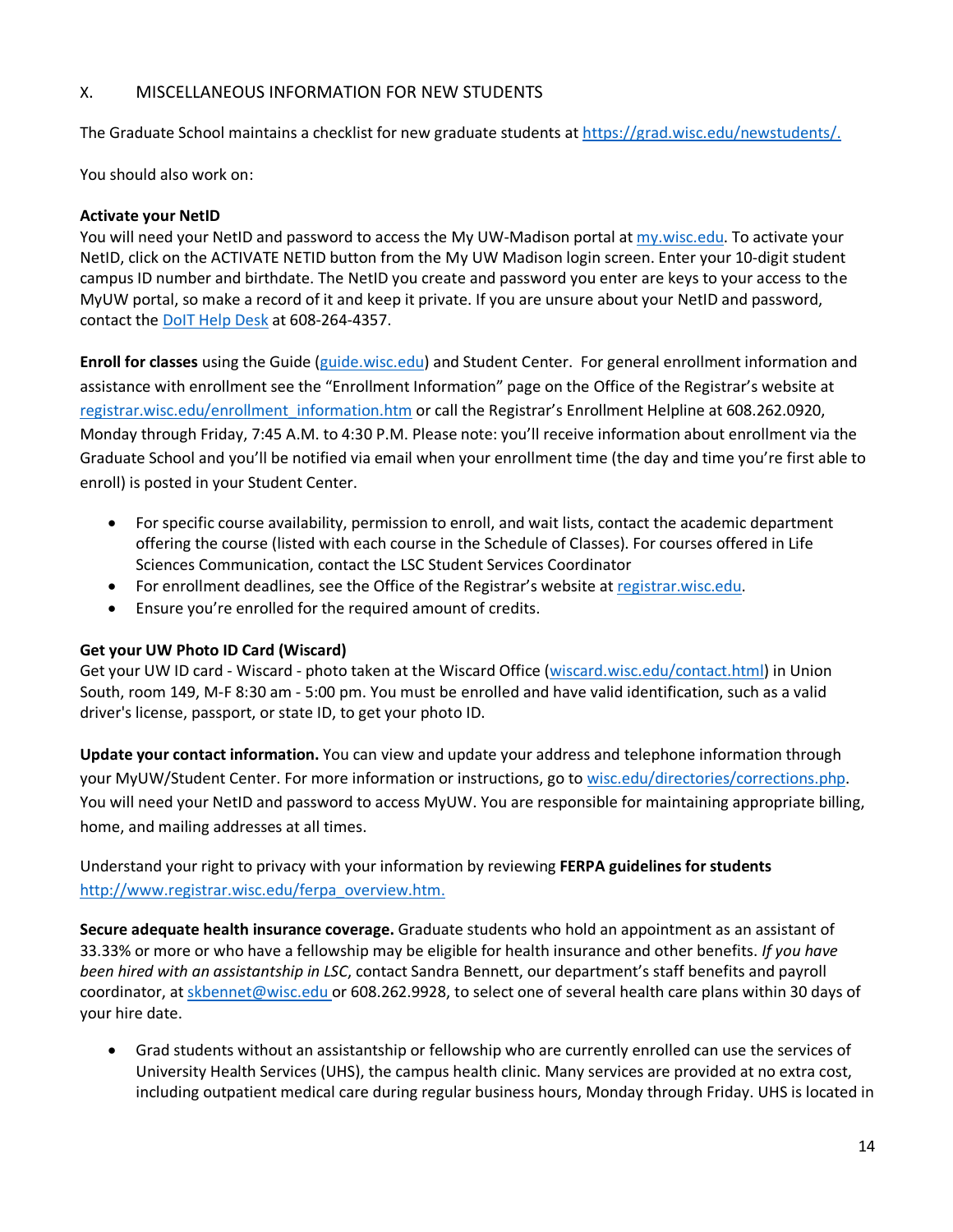the Student Services Tower at 333 East Campus Mall, 608.265.5000. For more info, visit the UHS web site at uhs.wisc.edu.

• Prescription medications, emergency room visits and hospitalization are not included in UHS benefits. Therefore, supplemental insurance covering these drugs and services is recommended for all students and is required for international students. The UHS Student Health Insurance Plan (SHIP) is an excellent option for many students. Contact the SHIP office at 608.265.5600 for more information.

**Pay your tuition and fees**. Tuition and fee bills are sent out one week before the semester starts and are due the second week of classes. If you do not receive an invoice, contact the Bursar's Office, 608.262.3611. For current tuition account information, check MyUW. Your tuition balances will be under the 'Account Summary' box. For more information and instructions regarding ePayments, go to bussvc.wisc.edu/bursar/tuiteck.html.

- Graduate students that have an assistantship of at least 33.33% are eligible to receive remission of full tuition. Check with LSC's department administrator, Sandra Bennett (skbennet@wisc.edu), to determine your eligibility. *All teaching, project, and research assistants are responsible for paying their segregated fees (funds dedicated to supporting various student service programs and organizations).* Direct tuition remission questions go to the Registrar's Tuition Assessment Section, 333 East Campus Mall, room 10301, 608.262.4031, or tuition@bussvc.wisc.edu.
- If you have been notified that you will receive financial aid, your financial aid award will automatically be applied to your student account to pay tuition and fees. The Bursar's Office will send any remaining amount in the form of a check to your mailing address. Contact the Bursar's Office at bussvc.wisc.edu/bursar/ with any additional questions.

# **Check out these important resources—which link you to your new community as an LSC grad student:**

- Watch for e-mails from **lsc\_grad@g-groups.wisc.edu** This listserv is used to reach all of the LSC graduate students as a group. Important announcements including funding opportunities, student job announcements, special events, critical deadlines, and more, are all sent via the listserv. Inform the LSC Student Services Coordinator of any desired changes to your preferred email address for the listserv. Please note that all official correspondence from the university will be sent to your wisc.edu address so you should still check it regularly or forward it to an e-mail you do check regularly.
- **Follow LSC on social media**  Facebook Facebook.com/UWMadisonLSC Twitter @UW\_LSC Instagram uwmadison Isc
- **The College of Agricultural & Life Sciences (CALS) Office of Graduate Studies and Professional Development** maintains a website with information on graduate programs, scholarships and fellowships, professional development, and ethics in research: https://cals.wisc.edu/academics/graduate-students/.
- UW-Madison News provides stories indexed under 'Life Sciences Communication': https://news.wisc.edu/?s=life+sciences+communication.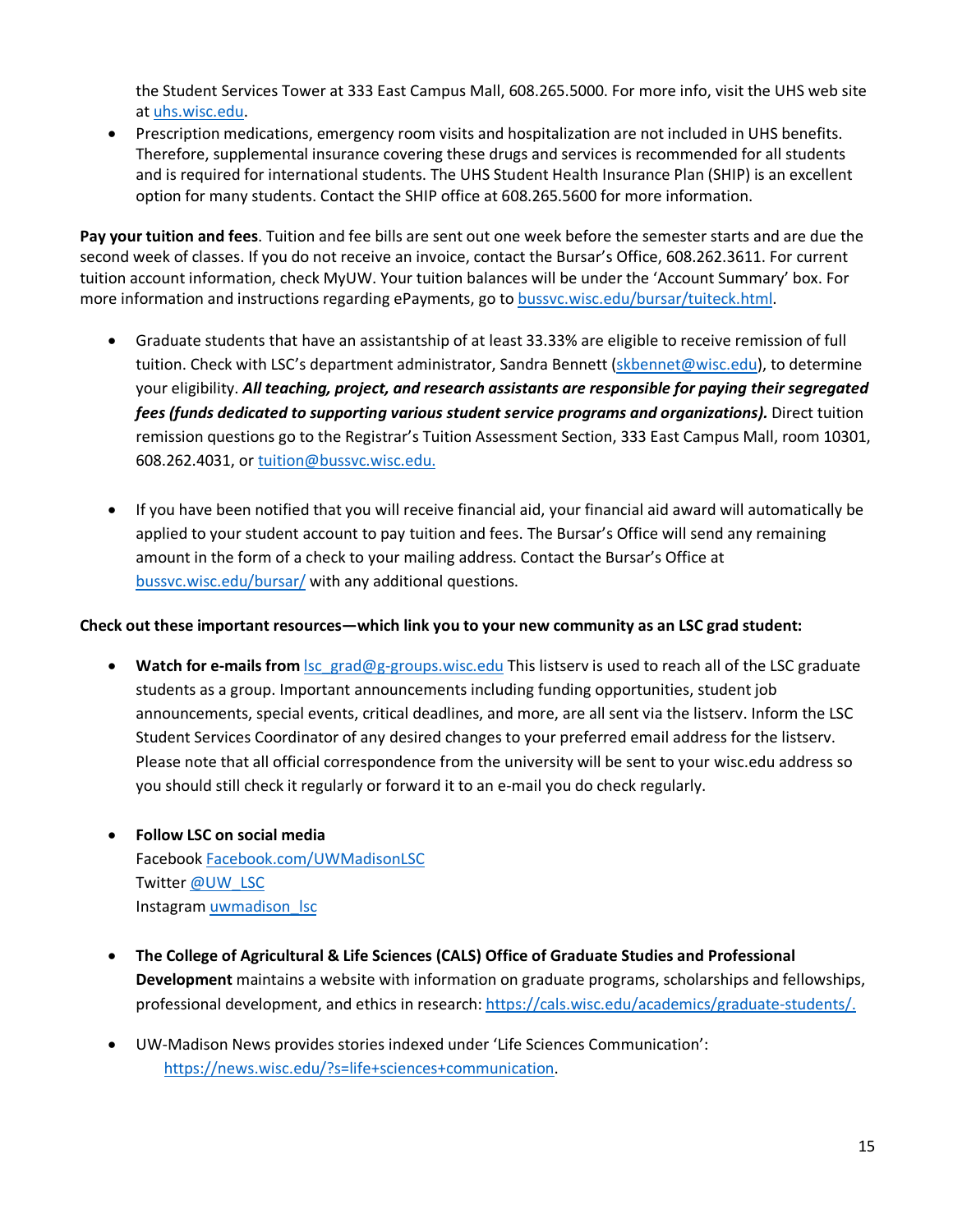#### **Plan for your upcoming semester(s) by referencing the UW-Madison Academic Calendar**

https://secfac.wisc.edu/academic-calendar/.

#### **Pick up your free Madison Metro bus pass**

As a UW student, you can pick up a bus pass at no charge at the beginning of the fall and spring semesters. Visit the ASM Web site for more information on Madison Metro bus services:

https://www.asm.wisc.edu/resources/buspass/.

Prerequisite: You must be enrolled.

#### **Attend the New Graduate Student Welcome, hosted by the Graduate School**

This event provides a great opportunity to mingle with Graduate School deans and staff, hear from a panel of current students about grad student life, learn about the many campus and community resources available to you, and meet other new graduate students from across campus. Learn more and register here: grad.wisc.edu/newstudents/ngsw/.

### *The Guide to Graduate Student Life*

*The Guide* is published annually by the Graduate School and contains a wealth of essential information for new graduate students. It covers information about the city of Madison, student services, finances, employment, housing, transportation, shopping, local services, recreation, and healthy living. Check it out at grad.wisc.edu/newstudents/.

# XI. ADDITIONAL INFORMATION FOR INTERNATIONAL STUDENTS

\_\_\_\_\_\_\_\_\_\_\_\_\_\_\_\_\_\_\_\_\_\_\_\_\_\_\_\_\_\_\_\_\_\_\_\_\_\_\_\_\_\_\_\_\_\_\_\_\_

#### **International Student Services (ISS)**

International Student Services (ISS) is your main resource on campus and has advisors who can assist you with Visa, social and employment issues. Visit their website for more information at iss.wisc.edu or to schedule an appointment.

#### **Student Visas**

The Graduate School Office of Admissions issues the federal I-20 form for initial F-1 Visa procurement. Initial J-1 Visa document (DS-2019) is handled by International Student Services (ISS). The Graduate Admissions office sometimes must collect financial information for the DS-2019, which is then forwarded to ISS. After the student is enrolled, all Visa matters are handled by ISS.

#### **Documents required of new international students**

Many students are admitted with a condition that they submit their final academic documents after arrival on campus. Please submit your documents to the admissions office at 232 Bascom Hall. The admissions requirements page grad.wisc.edu/admissions/requirements/ has a drop-down menu under "degrees" which lists the documents required for each country.

#### **Students with ESL requirements**

Any student who was admitted with a TOEFL score below 92, or an IELTS score below 6.5 will be required to take the English as a Second Language Assessment Test (ESLAT) and will need to enroll in any required English course during their first semester. Details can be found here: https://esl.wisc.edu/international-students/.

# **Funding for International Students**